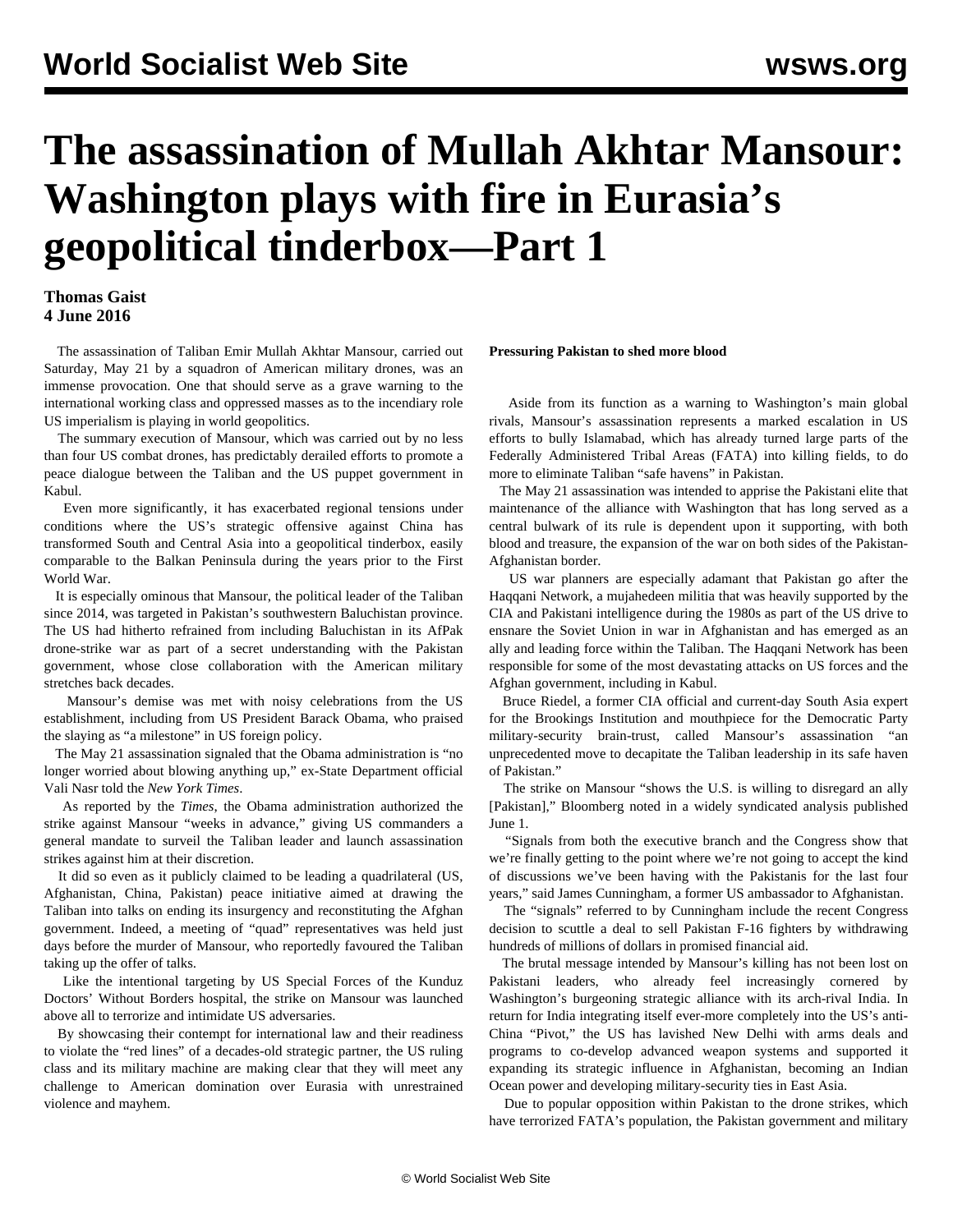have feigned opposition. However, it is well known that Pakistani authorities have given them a greenlight.

 The strike on Mansour was different, however. US officials have publicly boasted that Pakistan was not informed in advance and top Pakistani officials were clearly rattled by the US decision to kill Mansour and do so in Baluchistan, where much of the Taliban's political leadership is known to reside.

 The day after Mansour was incinerated, Pakistani Interior Minister Chaudhry Nisar Ali Khan denounced the US drone strike that killed him as "illegal, unjustified, unacceptable, against Pakistan's independence and sovereignty, and completely against the UN Charter and international law." He added it had "serious implications" for US-Pakistan relations.

 On June 1, the head of the Pakistani military, General Raheel Sharif, condemned the strike and called for an end to further US drone operations on Pakistan's territory.

 In remarks from Rhode Island last week, US Defense Secretary Ashton Carter peddled the Obama administration's line that the strike would force Taliban leaders to embrace negotiations. By demonstrating US willingness to carry the war into previously untouched areas of Pakistan, claimed Carter, the strike would convince the Taliban that "making peace with the government is their only alternative to certain defeat on the battlefield."

 Carter's claims notwithstanding, the result of the attack has been to both intensify Taliban opposition and further exacerbate tensions between Kabul and Islamabad.

 The Taliban have launched a fresh wave of attacks and chosen as Mansour's replacement a more hardline leader, Mullah Haybattulah Akhundzada. According to General Charles Cleveland, who recently retired as head of the US Army's Special Operations Command, Akhundzada is even less inclined than Mansour to participate in US-led negotiations. Cleveland's comments came amid re-doubled attacks against the Kabul government. On Tuesday, Taliban fighters killed 10 civilians and kidnapped another 35 after ambushing and seizing hold of some 200 people traveling on a convoy of buses. Taliban ambushes have killed at least 50 Afghan national police officers during clashes in Helmand province this week.

## **Pakistan's killing fields**

 Whenever the Pentagon has suffered significant reversals during the past 15 years of US war in Afghanistan, there has been a clamor from Washington for Pakistan to shed more Taliban blood. Invariably, these calls have been combined with suggestions from sections of the US military-security establishment that Pakistan's military-intelligence apparatus is playing a double game, retaining ties to elements of the Taliban so as to ensure Islamabad has a significant say in any post-war government.

 The reality is the US invasion and occupation of Afghanistan have been massively dependent on logistical support from Pakistan.

 Moreover, in support of the US's Afghan war, all sections of the venal Pakistani bourgeoisie, including the ostensibly "left" Pakistan People's Party, have acquiesced to the US drone strike war in FATA and endorsed Pakistani military counterinsurgency operations that have devastated larger swathes of the country's tribal regions. In the name of fighting terrorism, the Pakistani military has combined carpet-bombing with disappearances, extra-judicial killings and colonial-style collective punishments.

 More than one million tribals have been internally displaced as a result of Islamabad's operations in Waziristan alone. At the US's urging, in June 2014 Pakistan's military launched a new offensive in North Waziristan that began with three days of intensive bombing, then an order for the entire population to evacuate, with any who chose to remain being warned they would be considered terrorists.

 Opposition to the Pakistan government's support for the US invasion of Afghanistan and to its counterinsurgency operations in the traditionally autonomous FATA led by the middle of the last decade to the emergence of an indigenous Islamacist insurgency in FATA, loosely allied with the Taliban—the Pakistan Taliban.

 While Washington complains about insufficient Pakistani support for the war it initiated in Afghanistan in 2001 with the aim of establishing a strategic beachhead in Central Asia, the truth is the war has caused untold social dislocation and suffering in Pakistan.

 That said, there is some truth to the US claim that Pakistan's militarysecurity establishment maintains ties to sections of the Taliban. Those ties arise out of the central role that Pakistan played at the US's behest in mobilizing Islamacist forces in the late 1970s and 1980s to wage war on the Soviet-backed government in Kabul.

 With the US encouraging India to play a greater role in Afghanistan, including in training Afghan security forces, as part of its efforts to build up New Delhi as a strategic counterweight to China, Islamabad has been anxious to keep some "insurance" of future influence in Afghanistan.

 Of course, US complaints about Pakistan playing a double-game with Islamicists are utterly hypocritical and cynical. US imperialism created the Taliban's predecessors and courted the Taliban after it came to power in the late 1990s. Moreover, time and again, from Kosovo to Libya and Syria, Washington has used Islamacists as proxy forces in its regime change operations.

## **Explosive tensions between Kabul and Islamabad**

 There are already clear signs that the May 21 strike is exacerbating longstanding tensions between Kabul and Islamabad—tensions that have steadily intensified in recent years.

 The assassination of Mansour has precipitated new moves to militarize the Durand line, already among the most dangerous border areas worldwide. This week, Pakistan tightened its border controls in frontier areas around Torkham, as part of plans for a string of military checkpoints stretching from Aranda, Chistral to Ghulam Khan, North Waziristan, according to *Pakistan Today*. In response, Afghanistan announced the closure of its diplomatic station in Peshawar, Pakistan.

 The Afghan and Pakistani governments are trading war rhetoric and explosive accusations, with both sides denouncing the other for supporting insurgent forces on their respective sides of the border.

 Afghan President Ashram Ghani declared earlier in May that Pakistan is waging "an undeclared war" in his country. Pakistan, for its part, has charged that Afghan secret services have provided support to the Pakistani Taliban. This charge was corroborated in a little-noticed *New York Times* report that said the Afghan stratagem had for a time been supported by elements within the US military-intelligence apparatus.

 The immensely dangerous tensions between Kabul and Islamabad are ultimately the responsibility of imperialism. British colonialism divided the Pashtuns, imposing the Durand line that forms the current border between Afghanistan and Pakistan—a border Kabul has never recognized—and fomented communalism as part of a divide and rule strategy within British India, laying the basis for the partition of the subcontinent into a Muslim Pakistan and Hindu India.

 During the Cold War, US imperialism aggressively promoted Pakistani involvement in Afghan affairs, as part of its predatory machinations